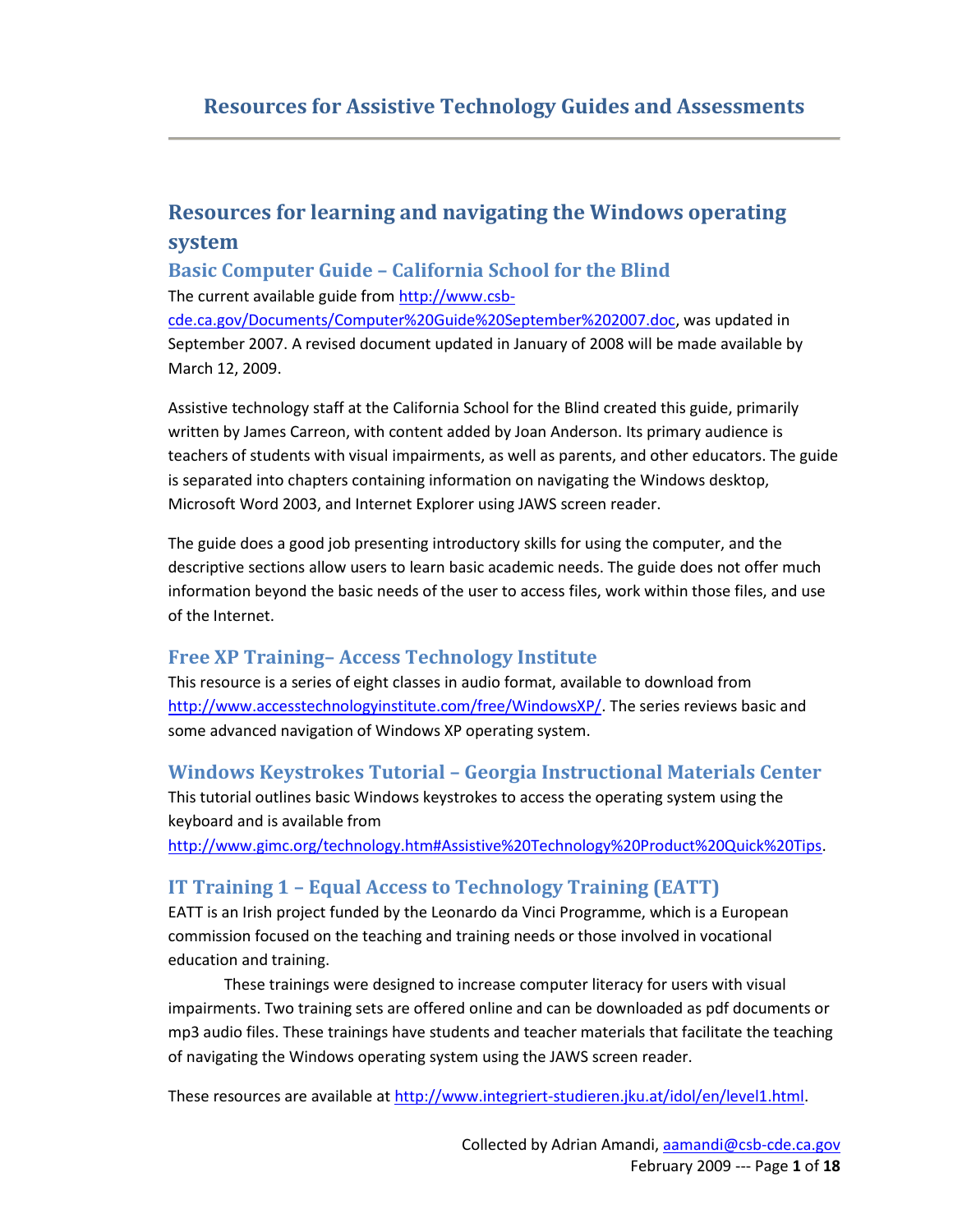# **Resources for learning and navigating the Windows operating system for purchase**

#### **Windows XP Keyboard Commands – National Braille Press**

This resource written by Anna Dresner can be purchased as a downloadable file or a Braille book from [http://www.nbp.org/ic/nbp/WIN\\_XP.html.](http://www.nbp.org/ic/nbp/WIN_XP.html) The resource is a guide for keyboard commands to navigate the Windows XP operating system; it also includes information on accessibility features built into Microsoft Windows XP.

### **Windows XP Explained – National Braille Press**

This resource written by Dr. Sarah Morley guides a reader through basic computer terminology and Windows concepts. It can be purchased as a downloadable file or a Braille book from [http://www.nbp.org/ic/nbp/XPEXP.html.](http://www.nbp.org/ic/nbp/XPEXP.html)

## **Windows XP Explained Diagrams – National Braille Press**

This resource has accessible screen shots of Windows XP components presented in the *Windows XP Explained* resource. It can be purchased as a downloadable file or a Braille book from [http://www.nbp.org/ic/nbp/XPPIC.html.](http://www.nbp.org/ic/nbp/XPPIC.html)

### **Verbal View of Windows XP – American Printing House for the Blind**

This resource, delivered on compact disc, provides an introduction for blind or visually impaired users to access Microsoft Windows XP. It can be purchased from [http://www.aph.org/products/vxp\\_bro.html.](http://www.aph.org/products/vxp_bro.html)

## **Access Technology Trainer Handbooks– Access Technology Institute**

These resources for either Windows Vista or Word 2007 supply resource guides, lesson plans, and tests that a teacher can use to instruct students with visual impairments. They can be purchased separately as downloads from

[http://www.accesstechnologyinstitute.com/catalog/handbooks/.](http://www.accesstechnologyinstitute.com/catalog/handbooks/)

### **Speaking of Windows Second Edition – Criss Cross Technologies**

This resource is an a set of audio cassettes that review basic and advanced use of the Windows XP operating system, including methods for easing access for users with visual impairments. Information for purchase can be obtained fro[m http://www.crisscrosstech.com/brotut.html.](http://www.crisscrosstech.com/brotut.html)

### **An Immersion into Windows XP – Access Technology Institute**

This resource created by the Access Technology Institute, covers the concepts of Windows as well as specific features of JAWS for Windows and Window Eyes. It can be purchased as a download from [http://www.accesstechnologyinstitute.com/catalog/windows/windowsxp.html.](http://www.accesstechnologyinstitute.com/catalog/windows/windowsxp.html)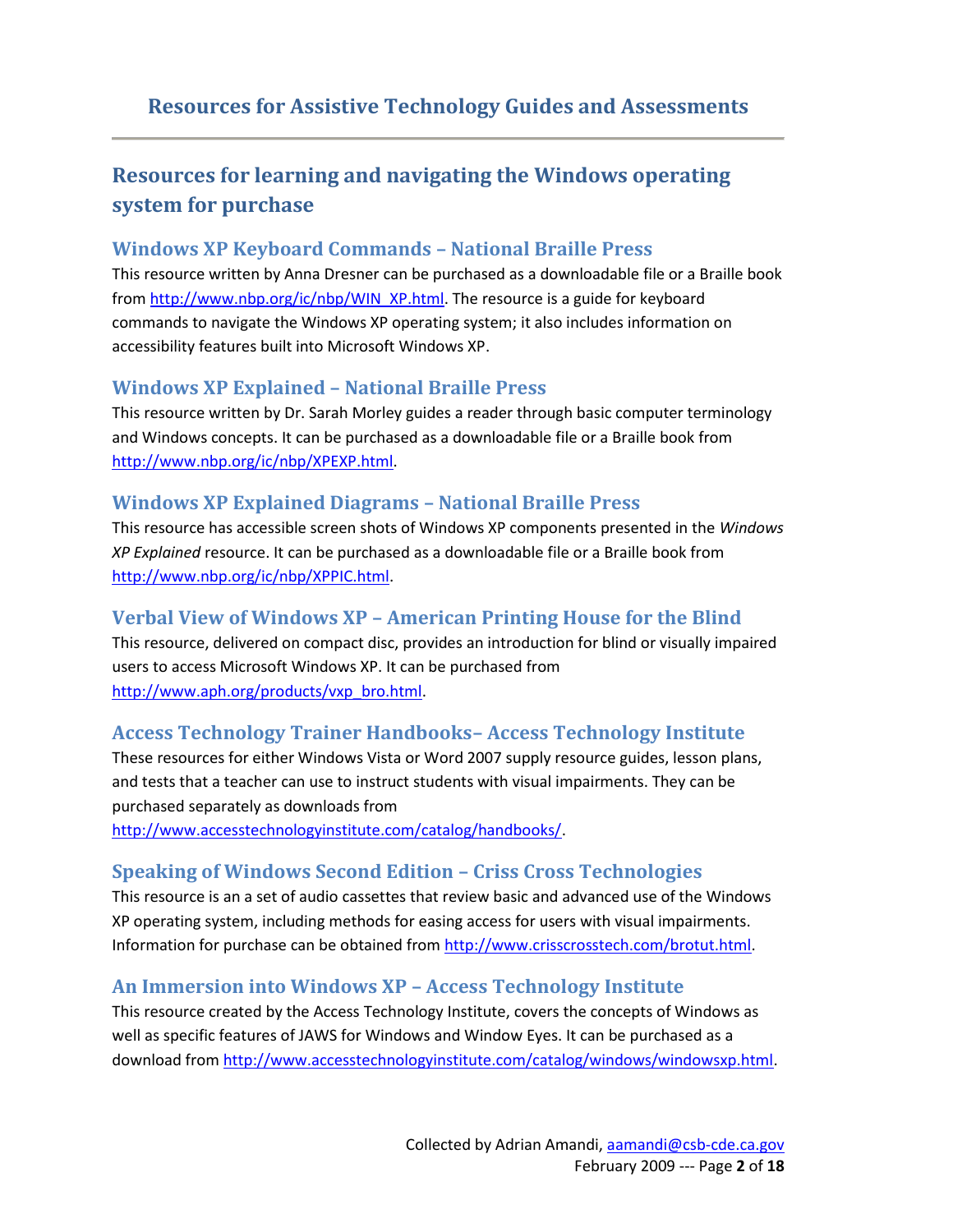# **Concepts for learning and navigating the Windows operating system**

# **Teaching Computer Skills to Children with Visual Impairments – Texas School for the Blind And Visually Impaired**

This resource written by Joanmarie Diggs of The Carroll Center for the Blind in Newton, Massachusetts, outlines some strategies for teaching computer skills to students with visual impairments. It can be accessed fro[m http://www.tsbvi.edu/technology/computer-skills.htm.](http://www.tsbvi.edu/technology/computer-skills.htm)

# **Resources for learning and navigating specific Windows programs**

#### **JAWS and Microsoft Windows – Arizona School for the Deaf and Blind**

This curriculum, created by Lisa Foust and Cheryl Kamei Hannan of the Arizona School for the Deaf and Blind in 2004, offers lesson plans, keyboard shortcuts, and activities for learning to navigate the Windows operating system using JAWS.

### **JAWS and Microsoft Excel – Arizona School for the Deaf and Blind**

This curriculum, created by Lisa Foust of the Arizona School for the Deaf and Blind in 2004, offers lesson plans, keyboard shortcuts, and activities for learning to navigate the Microsoft Excel using JAWS.

### **JAWS and Microsoft PowerPoint – Arizona School for the Deaf and Blind**

This curriculum, created by Cheryl Kamei Hannan of the Arizona School for the Deaf and Blind in 2005, offers lesson plans, keyboard shortcuts, and activities for learning to navigate the Microsoft PowerPoint using JAWS.

#### **Accessing gmail by Google – California School for the Blind**

Adrian Amandi created the current guide on April 7, 2006. It is available fro[m http://www.csb](http://www.csb-cde.ca.gov/Documents/Accessing%20www.gmail.com.doc)[cde.ca.gov/Documents/Accessing%20www.gmail.com.doc.](http://www.csb-cde.ca.gov/Documents/Accessing%20www.gmail.com.doc)

#### **Kurzweil Lessons – Iowa Braille and Sight Saving School**

This resource is a set of lessons that review how to use Kurzweil optical character recognition software. It is available a[t http://www.iowa-braille.k12.ia.us/kurzweil/home.html.](http://www.iowa-braille.k12.ia.us/kurzweil/home.html)

#### **WindowEyes Lessons – Iowa Braille and Sight Saving School**

This resource is a set of lessons that review how to use WindowEyes screen reading software. It is available at [http://www.iowa-braille.k12.ia.us/window\\_eyes.html.](http://www.iowa-braille.k12.ia.us/window_eyes.html)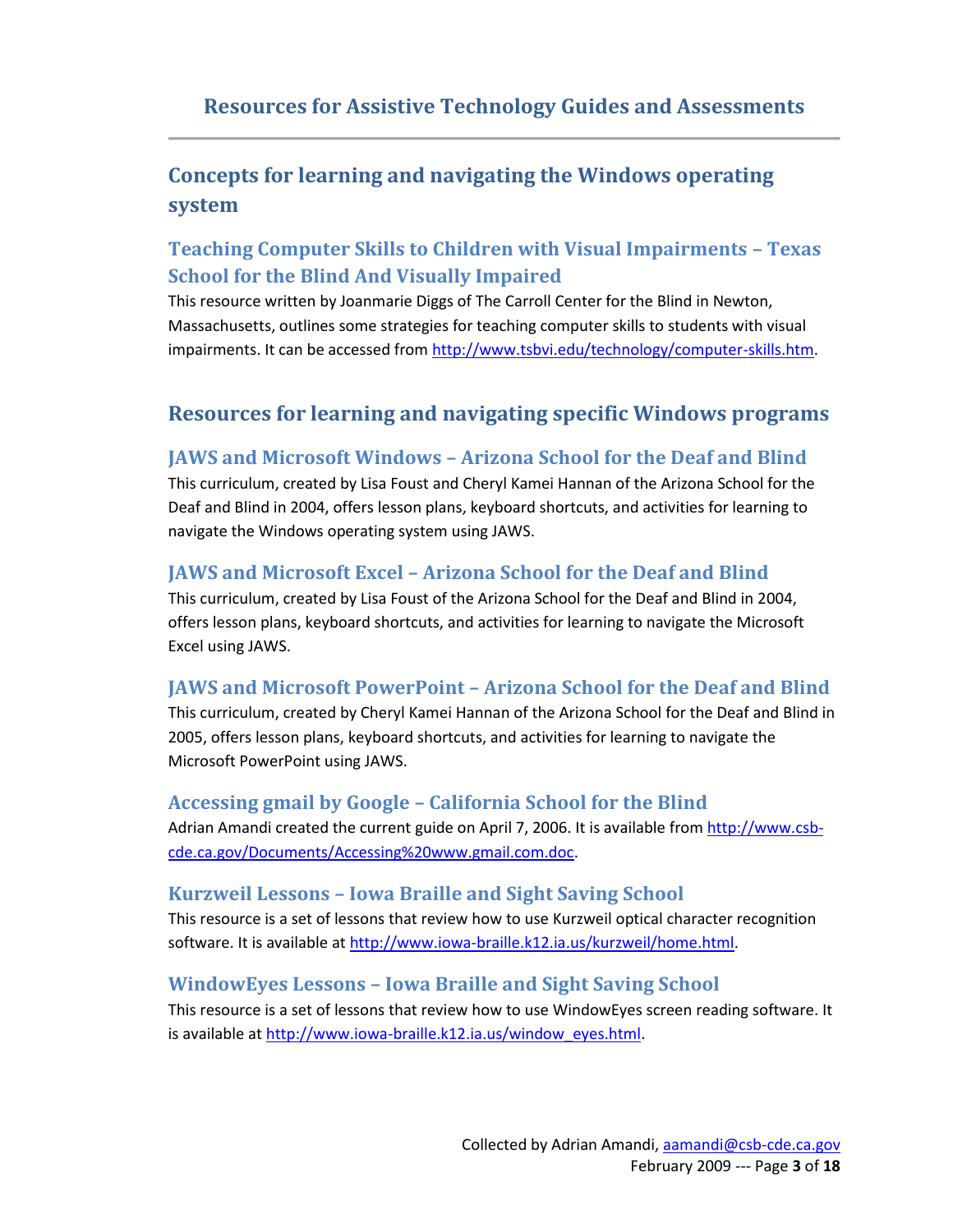## **Train the Trainer Workshops – ASSIST with Windows, IOWA Department of the Blind**

These resources were created as modules for conducting assistive technology trainings. Each module contains a proposed syllabus, lesson plans, assignments, quizzes, and sample documents. Some of the modules include pre and post assessments and keystroke guides. The available modules include:

- AVG Free Edition Developed by Glenda Anderson
- An Introduction to Creating a Website with HTML and CSS Using JAWS Developed by Lynnette Tatum
- An Introduction to Microsoft Word with JAWS Developed by Tom Lange
- Basic Braille Music Notation Developed by David Simpson
- Basic Computer Training Using ZoomText 8.0x Developed by Chelsea Bridges
- Basic Computing and AT Evaluation Developed by Tim Sears
- Do You Know Windows? Developed by Cher Bosch
- Early Steps in Excel with WindowEyes Developed by Dean Martineau
- FreedomBox System Access and Basic Computer Operations Developed by Dan Aunspach
- Introduction to Computers and Windows Concepts Developed by Robert Sweetman
- Kurzweil 1000 Developed by Charlene Furnas
- Outlook E-Mail with JAWS for Windows Developed by Winslow Parker
- Outlook Express with JAWS Developed by Helen Rounds
- Using JAWS with Internet Explorer Developed by Jennifer Hyland

These modules are available for download as a zip file from [http://www.blind.state.ia.us/assist/TrainerModules.htm.](http://www.blind.state.ia.us/assist/TrainerModules.htm)

## **VI Technology Training Specific Device Information – Texas School for the Blind and Visually Impaired**

This resource provides links and guides for the utilization of a variety of assistive technology tools including:

- Using Digital Talking Books (DTB) with Students
- **•** IEP Objectives for Using Digital Talking Books
- A Guide to Using Visability
- Linux Accessibility HOWTO
- Keyboard Shortcuts for BigShot
- Keyboard Shortcuts for ZoomText 8.0-9.0

These resources are available at [http://www.tsbvi.edu/technology/tech-training.htm.](http://www.tsbvi.edu/technology/tech-training.htm)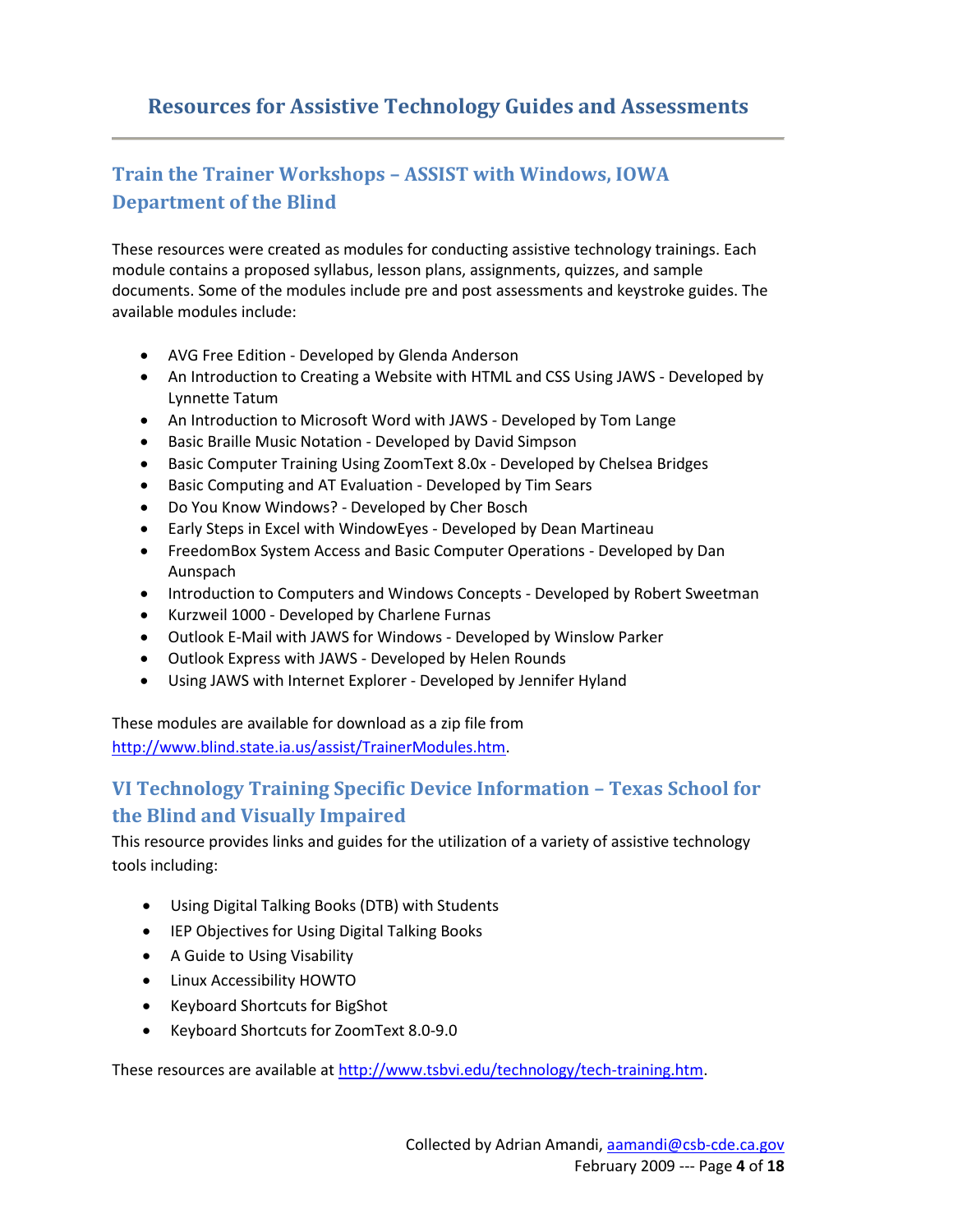## **Assistive Technology Product QuickTips – Georgia Instructional Materials Center**

These resources provide short overviews of a product including commonly used keyboard shortcuts, the quicktip guides include:

- Braille n' Speak Quick Tips
- Connect Outloud Quick Tips
- Duxbury Quick Tips
- JAWS Quick Tips
- Magic Quick Tips
- Windows Keystrokes
- Zoomtext Quick Tips

These resources are available at

[http://www.gimc.org/technology.htm#Assistive%20Technology%20Product%20Quick%20Tips.](http://www.gimc.org/technology.htm#Assistive%20Technology%20Product%20Quick%20Tips)

### **Assistive Technology Tutorials – Georgia Instructional Materials Center**

These tutorials were constructed with the intention that they be used in the order that they are presented and include:

- Windows Keystrokes tutorial
- Connect Outload tutorial
- JAWS tutorial
- Braille n' Speak Scholar tutorial
- Kurzweil 1000 tutorial

These resources are available at

[http://www.gimc.org/technology.htm#Assistive%20Technology%20Product%20Quick%20Tips.](http://www.gimc.org/technology.htm#Assistive%20Technology%20Product%20Quick%20Tips)

### **IT Training 2 – Inclusion of Disabled in the Open Labour Market (IDOL)**

These training guides further develop the progress of *IT Training 1*, created by Equal Access to Technology Training (EATT). These tutorials were constructed with the intention to increase users advanced skills to better prepare adults with visual impairments for job related experiences requiring technology. There are three sections to this training:

- Reading and Manipulating PDF Documents
- Using Spreadsheets
- Using Databases

These training guides are available at [http://www.integriert](http://www.integriert-studieren.jku.at/idol/en/level2.html)[studieren.jku.at/idol/en/level2.html.](http://www.integriert-studieren.jku.at/idol/en/level2.html)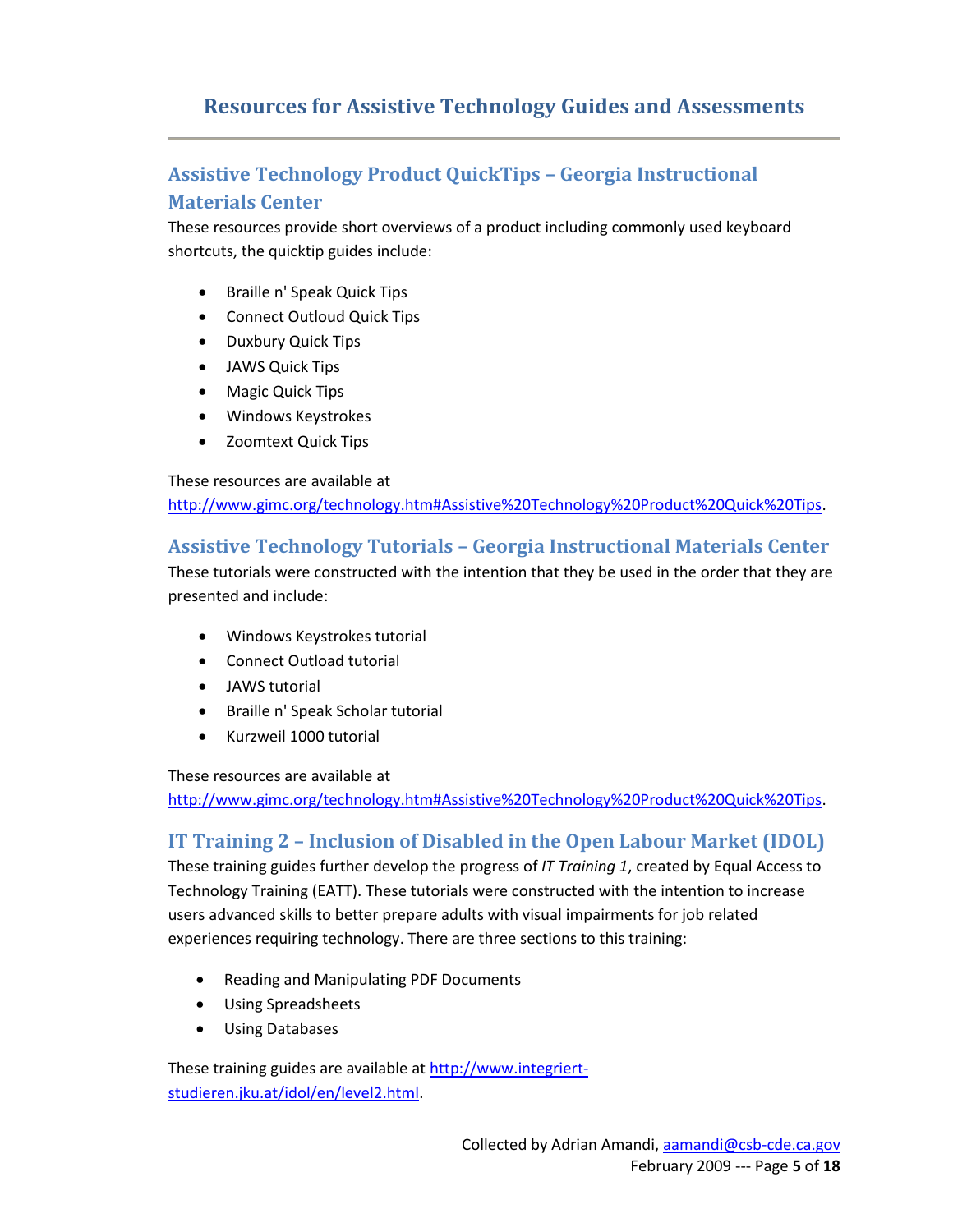# **Keyboard Shortcuts – Equal Access to Technology Training (EATT) and Inclusion of Disabled in the Open Labour Market (IDOL)**

Keyboard shortcuts are presented online to support the *IT Training 1* and *IT Training 2* training guides. The keystrokes are categorized according to the program they pertain to, they are:

- Windows Keyboard Shortcuts
- Microsoft Word Keyboard Shortcuts
- Microsoft Excel Keyboard Shortcuts
- Internet Explorer Keyboard Shortcuts
- Outlook Express Keyboard Shortcuts
- JAWS Keyboard Shortcuts
- WindowEyes Keyboard Shortcuts

These keystroke guides are available at [http://www.integriert](http://www.integriert-studieren.jku.at/idol/en/shortcuts.html)[studieren.jku.at/idol/en/shortcuts.html.](http://www.integriert-studieren.jku.at/idol/en/shortcuts.html)

#### **Cheat Sheets – Vision Resource Centre**

The Vision Resource Centre of Victoria, Australia has gathered cheat sheets by a variety of authors and made them available in Microsoft Word files. The following computer related cheat sheets are available:

- Adobe Acrobat Key Commands by Helen Caldow, April 2006
- Acrobat Reader by Beazer Publishing, 2005
- Computer Setup for Students with Vision Impairments by Lea Nagel, April 2006
- Customize your System Tray on your Task Bar by Deb Lewis, April 2008
- Exam Preparation Checklist by Lea Nagel, November 2005
- Improved Access to Windows by Deb Lewis, 2005
- Installing Large Cursors by Lyn Robinson, May 2006
- JAWS Checklist by Lea Nagel, November 2006
- Microsoft Word Shortcuts by Julie Edward, August 2006
- Microsoft PowerPoint Shortcuts by Julie Edward, August 2006
- MS Reader Voice Output with Highlighted Text by Deb Lewis, 2008
- Windows Without the Mouse by Lea Nagel, May 2006

They are available a[t http://www.visiontech.svrc.vic.edu.au/cheatsheets.htm.](http://www.visiontech.svrc.vic.edu.au/cheatsheets.htm)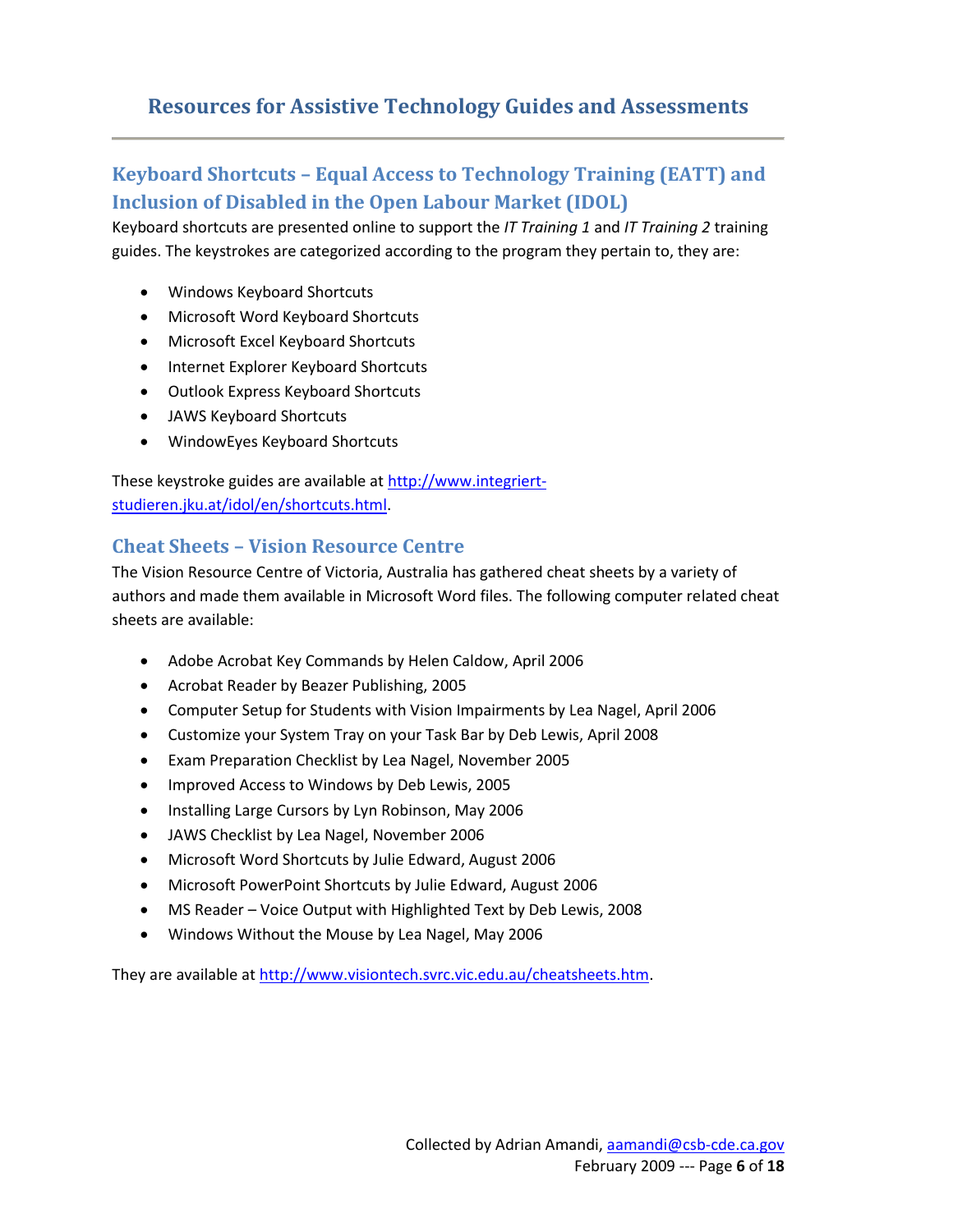# **Resources for learning and navigating specific Windows programs for purchase**

### **TrainingWare – DeWitt and Associates**

DeWitt and Associates offer these curricula for sale at [http://www.4dewitt.com/courseware.shtml.](http://www.4dewitt.com/courseware.shtml) The guides include sequential lesson plans; student assessment tools, vocabulary lists, keyboard shortcuts, accessible students handouts, and progress report forms. Individual products include:

- Teaching Microsoft Word Using JAWS for Windows
- Training Ware Guide to System Access
- Teaching and Learning the Sendero GPS
- Teaching Microsoft Windows Concepts using JAWS for Windows
- Teaching Microsoft Windows Concepts using ZoomText
- Getting Started with the Internet and Microsoft Word using JAWS for Windows
- Getting Started with the Internet and Microsoft Word using ZoomText
- Teaching Microsoft Word using ZoomText
- Teaching Excel using JAWS for Windows
- Teaching Excel using ZoomText
- Teaching Outlook Express using JAWS for Windows
- Teaching Outlook Express using ZoomText
- Teaching the Internet using JAWS for Windows
- Teaching the Internet using WindowEyes
- Teaching the Internet using ZoomText

## **Speaking of…– Criss Cross Technologies**

These resources are presented on audiocassettes and review navigation commands and keystrokes for specific applications. The available resources include:

- Speaking of Microsoft Word
- Speaking of the Internet Second Edition with Eudora
- Speaking of the Internet Second Edition with Outlook Express
- Speaking of Outlook Express
- Speaking of Corel Word Perfect
- Speaking of Microsoft Access
- Speaking of Microsoft Excel

Information for purchase can be obtained fro[m http://www.crisscrosstech.com/brotut.html.](http://www.crisscrosstech.com/brotut.html)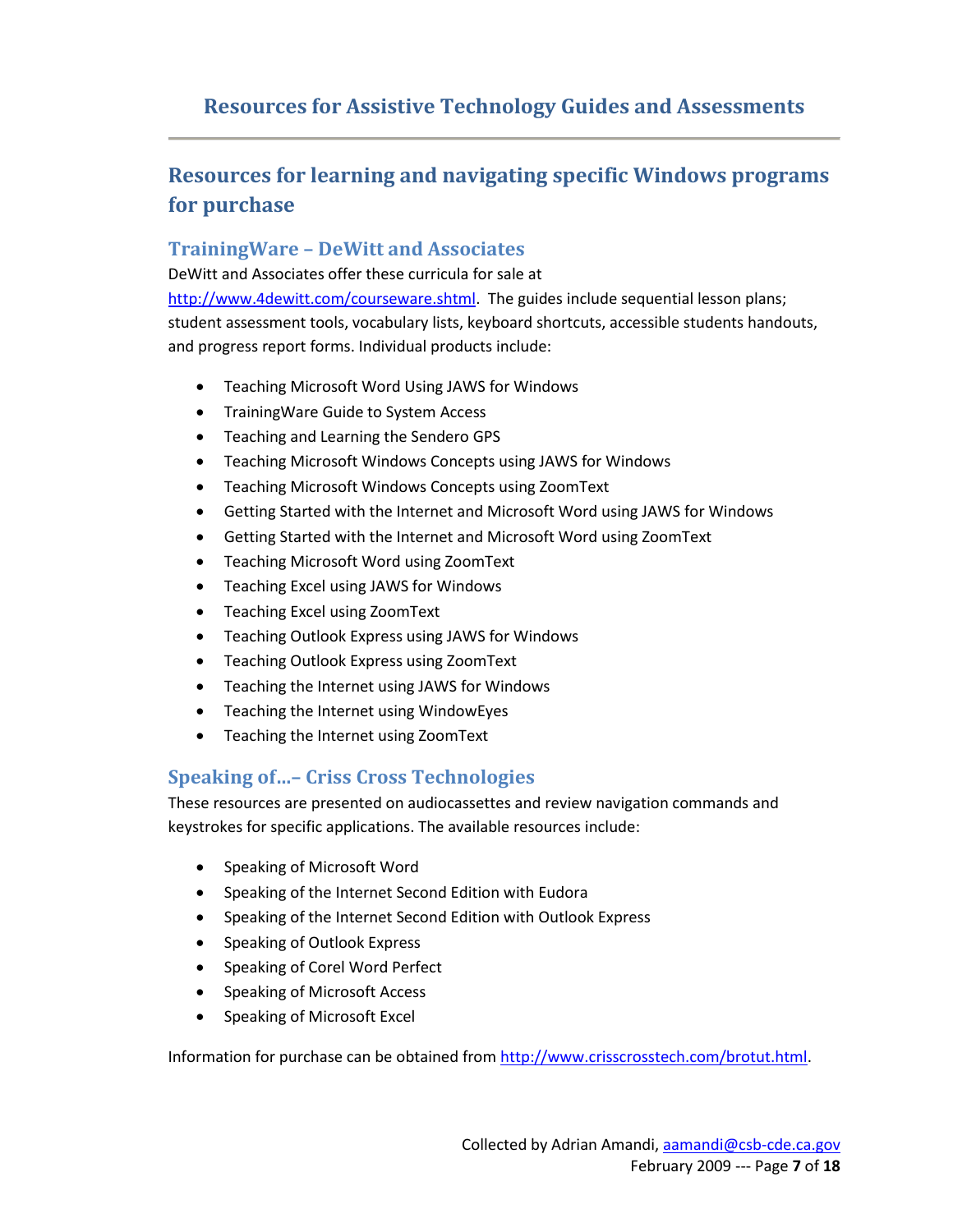#### **Listening In – Criss Cross Technologies**

This is a bi-monthly resource that provides information on a variety of assistive technology tools including hardware and software use, and specific direction on conducting specific tasks. Information for purchase can be obtained fro[m http://www.crisscrosstech.com/brotut.html.](http://www.crisscrosstech.com/brotut.html)

#### **Office XP Keyboard Commands – National Braille Press**

This resource written by Anna Dresner can be purchased as a downloadable file or a Braille book from [http://www.nbp.org/ic/nbp/OFF\\_XP.html.](http://www.nbp.org/ic/nbp/OFF_XP.html) The resource teaches use of Microsoft Word, Excel, PowerPoint, and Outlook for JAWS for Windows and Window Eyes screen reader users.

#### **Immersions into Microsoft Office – Access Technology Institute**

These separate resources for using JAWS for Windows or WindowEyes to access Microsoft Word, Excel, PowerPoint, and Outlook, were developed by the Access Technology Institute, and can be purchased as digital text from

[http://www.accesstechnologyinstitute.com/catalog/office/.](http://www.accesstechnologyinstitute.com/catalog/office/)

## **It's Not on the Keyboard: Typing Special Characters and Foreign Languages in Word – National Braille Press**

This resource, written by Anna Dresner, reviews how to input commonly used symbols into a Microsoft Word document as well as how to use special characters in languages other than English. It can be purchased as a downloadable file or a Braille book from [http://www.nbp.org/ic/nbp/IE7.html.](http://www.nbp.org/ic/nbp/IE7.html)

## **Internet Explorer 7 and Outlook Express 7 with JAWS and Window Eyes – National Braille Press**

This resource, written by Anna Dresner, has shortcuts for utilizing Internet Explorer 7 and Outlook Express 7. It can be purchased as a downloadable file or a Braille book from [http://www.nbp.org/ic/nbp/IE7.html.](http://www.nbp.org/ic/nbp/IE7.html)

# **Google It! A Guide to the World's Most Popular Screen Reader – National Braille Press**

This resource, written by Anna Dresner, guides a reader through the basics of conducting searches through the Google search engine. It can be purchased as a downloadable file or a Braille book from [http://www.nbp.org/ic/nbp/GOOGLE.html.](http://www.nbp.org/ic/nbp/GOOGLE.html)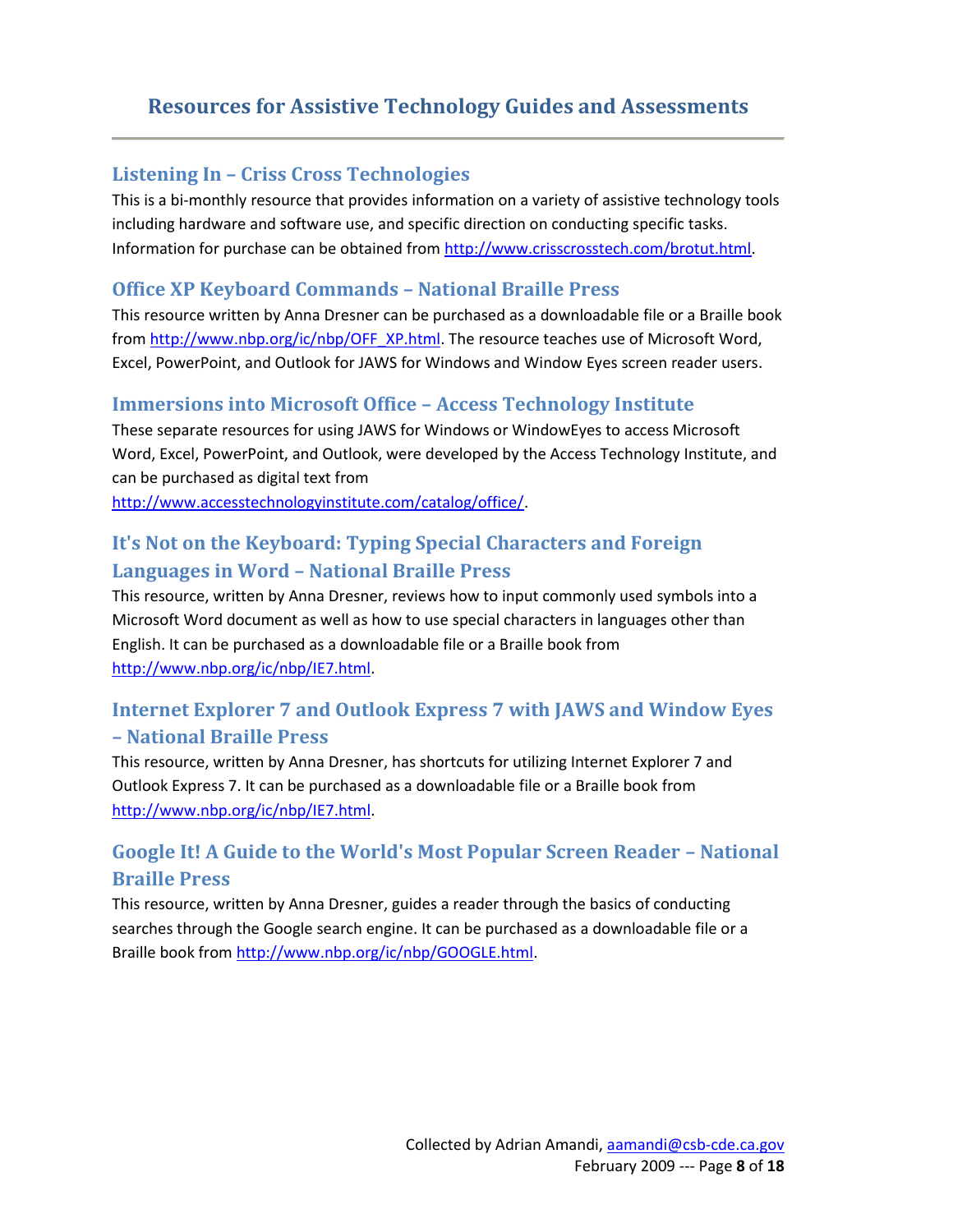# **Braille.com and Beyond: How to get around a Website – National Braille Press**

This resource, written by Anna Dresner, can be purchased as a downloadable file or a Braille book from [http://www.nbp.org/ic/nbp/DOTCOM.html.](http://www.nbp.org/ic/nbp/DOTCOM.html) The resource uses the National Braille Press website to teach basic web navigation in step-by-step instruction. Several advanced skills are also reviewed.

# **Blog On! Reading and Writing Blogs with a Screen Reader – National Braille Press**

This resource, written by Anna Dresner, guides a reader through the basics of reading and creating Internet blogs. It can be purchased as a downloadable file or a Braille book from [http://www.nbp.org/ic/nbp/BLOG.html.](http://www.nbp.org/ic/nbp/BLOG.html)

#### **Sound Editors: Soundforge 8.0 and Goldwave 5.1 – National Braille Press**

This resource, written by Anna Dresner, includes keyboard commands for the listed sound editors. It can be purchased as a downloadable file or a Braille book from [http://www.nbp.org/ic/nbp/POCKET.html.](http://www.nbp.org/ic/nbp/POCKET.html)

## **Free Guides, Tutorials, and User Guides – From the Keyboard Tutorials**

John Wilson developed the guides and tutorials available on this site. They are provided so that users with visual impairments can better access specified programs, these include:

- FTP Explorer notes and user guide
- Microsoft Windows Keyboard Shortcuts list
- The full Internet from the Keyboard (Volume 1) tutorial
- The full Internet from the Keyboard (Volume 2) tutorial
- The full Audio Playing, Copying and Sound Editing from the Keyboard (Edition 1) tutorial
- The full Audio Playing, Copying and Sound Editing from the Keyboard (Edition 2) tutorial
- The full OmniPage 10, 11 and 12 From the Keyboard tutorial
- The full OmniPage 14 From the Keyboard tutorial
- The full nero Burning-ROM 5 from the Keyboard tutorial
- The full nero Burning-ROM 6 from the Keyboard tutorial
- The full Microsoft Word 97, 2000, 2002 and 2003 from the Keyboard tutorial
- The full Microsoft Excel 97, 2000, 2002 and 2003 from the Keyboard tutorial
- The full Microsoft Outlook 2000 and 2002 from the Keyboard tutorial
- The full FineReader 5, 6 and 7 from the Keyboard tutorial
- The full TextBridge Pro 9 and Millennium from the Keyboard tutorial
- The full TextBridge 98 and Classic from the Keyboard tutorial
- The full Typereader 6 from the Keyboard tutorial
- The full ReadIris 6 from the Keyboard tutorial

These resources are available at [http://web.onetel.net.uk/~fromthekeyboard/.](http://web.onetel.net.uk/~fromthekeyboard/)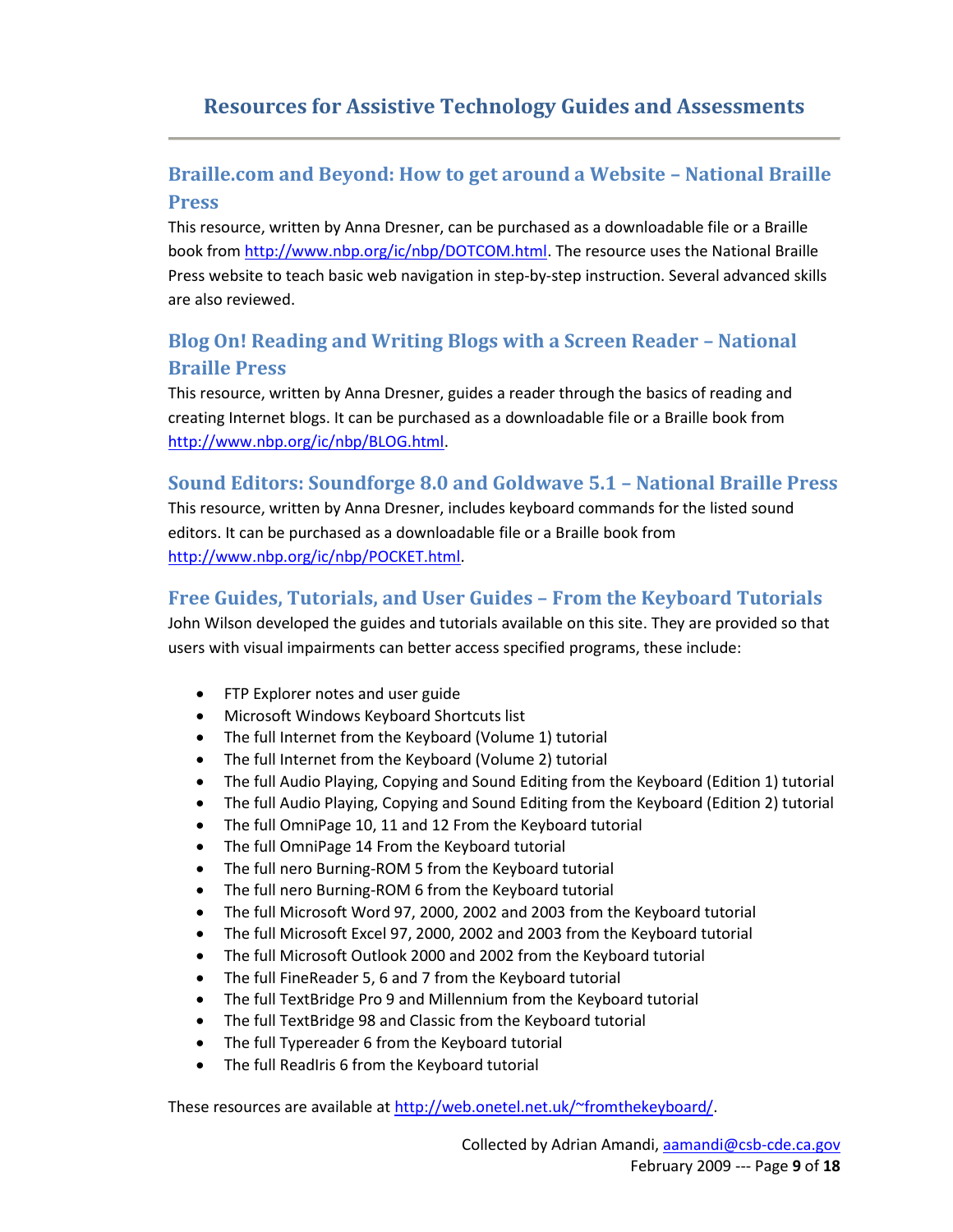#### **Keyboard Assistance and Shortcuts - Microsoft**

This resource by Microsoft covers the available keyboard shortcuts for the leading Microsoft products. The available shortcut pages include:

- Windows 95 through Windows Vista
- Internet Explorer 4 through 7
- Office 97 through 2007
- PhotoDraw 2000
- Producer 1.0
- Windows Media Player 9 through 11
- Windows Movie Maker 1.1
- Windows XP Media Center Edition 2005

These resources are available at [http://www.microsoft.com/enable/products/keyboard.aspx.](http://www.microsoft.com/enable/products/keyboard.aspx)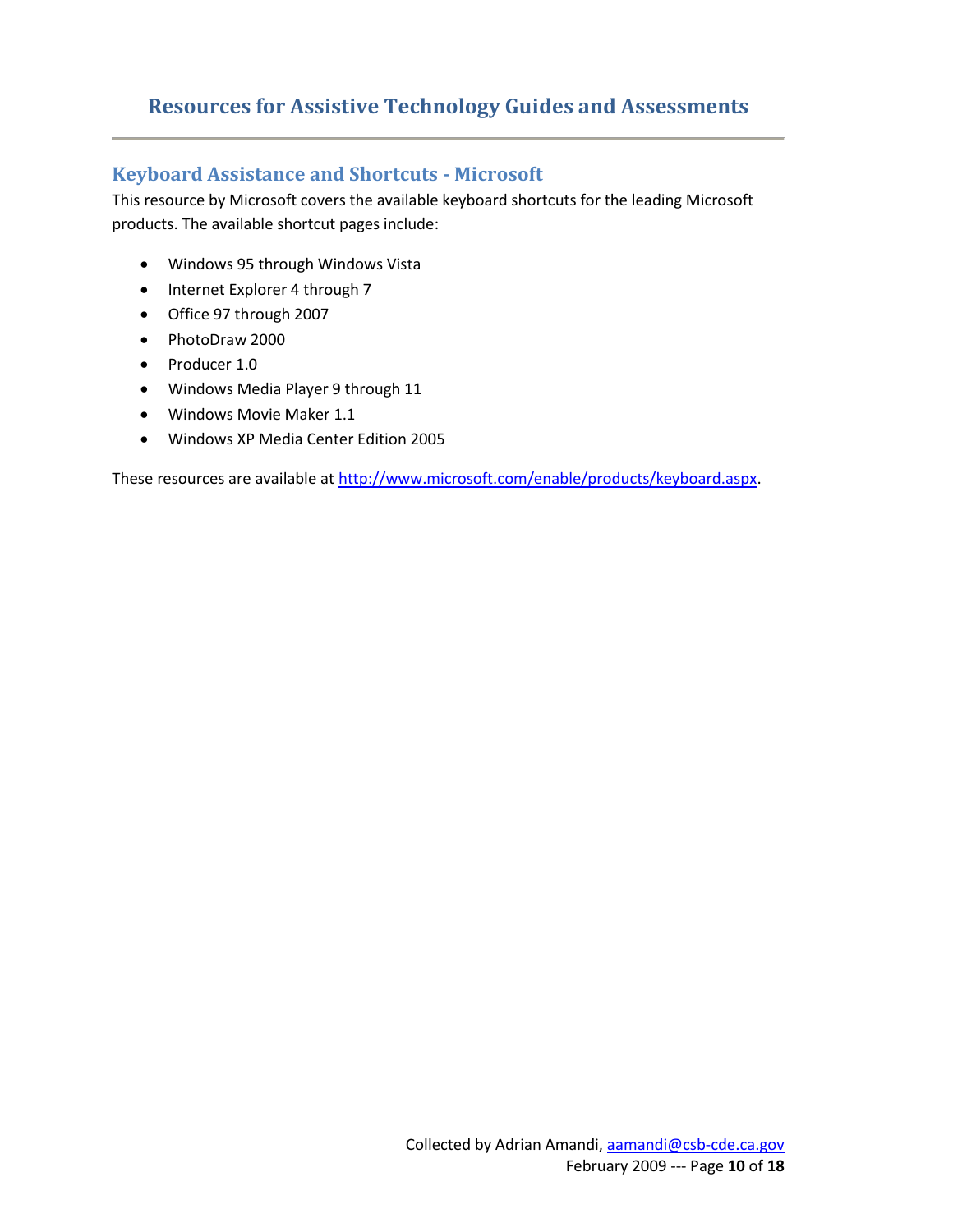# **Resources for assistive technology determination**

## **The Well Stocked VI Classroom – California School for the Blind** The current guide available at [http://www.csb-](http://www.csb-cde.ca.gov/Documents/VI%20Resource%20Classroom%202-2008.doc)

[cde.ca.gov/Documents/VI%20Resource%20Classroom%202-2008.doc](http://www.csb-cde.ca.gov/Documents/VI%20Resource%20Classroom%202-2008.doc) was updated in March of 2008, it was designed by assistive technology staff at the California School for the blind, originally created by James Carreon and Joan Anderson and significantly revised in March of 2008 by Adrian Amandi.

The intent of this tool is to recommend potential assistive technology to resource classrooms containing students with visual impairments. Teachers of students with visual impairments, administrators, and parents often reference the guide. The guide is not comprehensive of all available tools and shows preference to individual items.

The resource *What's Available in Assistive Technology for Students with Visual Impairments* will replace *The Well Stocked VI Classroom* in March of 2009.

#### **Technology Resource List – National Federation of the Blind**

Members of the International Braille and Technology Center (IBTC) constructed this resource list for the blind. It is available at

[http://www.nfb.org/nfb/Technology\\_Resource\\_List1.asp?SnID=1384801924#BNTakers.](http://www.nfb.org/nfb/Technology_Resource_List1.asp?SnID=1384801924#BNTakers) It provides a list of many accessible hardware devices and software programs, as well as brief descriptions of the item listed.

### **Assistive Technology – American Foundation for the Blind**

This resource provides short descriptions on the purpose of assistive technology hardware and software as well as available resources, including product evaluations of many products. It can be accessed at [http://www.afb.org/Section.asp?SectionID=4&TopicID=31.](http://www.afb.org/Section.asp?SectionID=4&TopicID=31)

### **Equipment List – Special Education Technology British Columbia**

This resource provides product links to a variety of assistive technology hardware and software. It can be accessed at [http://www.setbc.org/setinfo/setequip.html.](http://www.setbc.org/setinfo/setequip.html)

## **Access Technology Options for Students with Visual Impairments – Vision Resource Centre**

This resource created by the Vision Resource Centre of Victoria, Australia reviews types of access technology for students with visual impairments. Descriptions of the tools, links to manufacturer websites, and suggestions for successful use are provided. This resource can be accessed at [http://www.visiontech.svrc.vic.edu.au/list.htm.](http://www.visiontech.svrc.vic.edu.au/list.htm)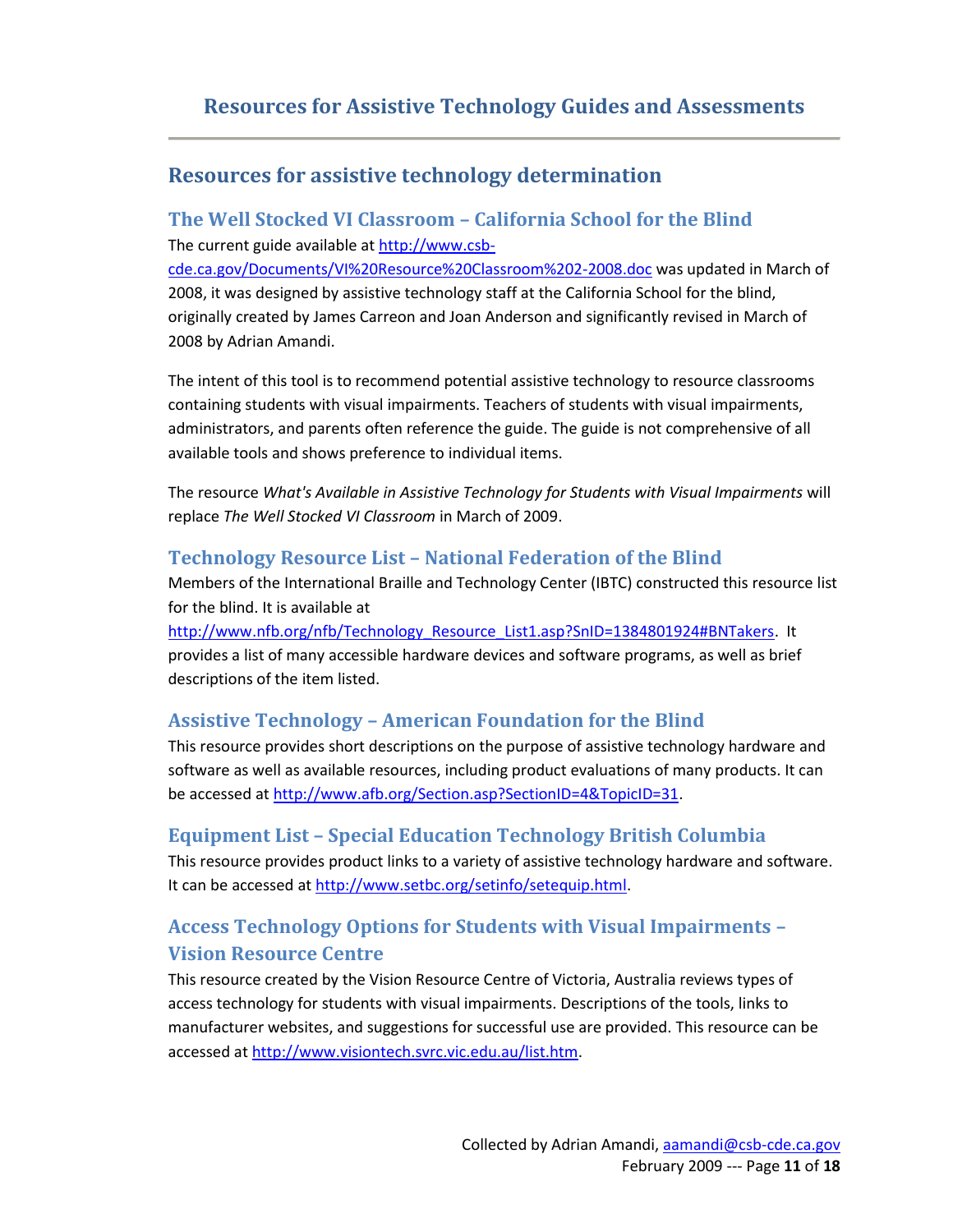## **Resource Guide for Individuals with Vision Difficulties and Impairments – Microsoft**

This resource provides simple explanations of assistive technology for users with visual impairments. There is also a link for an "assistive technology catalog," that can be used to search for assistive technology products that are compatible with Microsoft Windows. This guide is available a[t http://www.microsoft.com/enable/guides/vision.aspx.](http://www.microsoft.com/enable/guides/vision.aspx)

## **Resources for specific assistive technology determination**

# **Tips on How to Use and Buy CCTVS – Texas School for the Blind And Visually Impaired**

Brian Smith, the president of MagniSight Inc., developed this resource in 2001. It provides suggestions for reading and writing with CCTV, as well as tips for purchasing a CCTV. It is available from [http://www.tsbvi.edu/technology/cctv-tips.htm.](http://www.tsbvi.edu/technology/cctv-tips.htm)

#### **A Pocket Full of Sound – National Braille Press**

This resource, written by Anna Dresner, describes the uses and differences of several accessible audio players. It can be purchased as a downloadable file or a Braille book from [http://www.nbp.org/ic/nbp/POCKET.html.](http://www.nbp.org/ic/nbp/POCKET.html)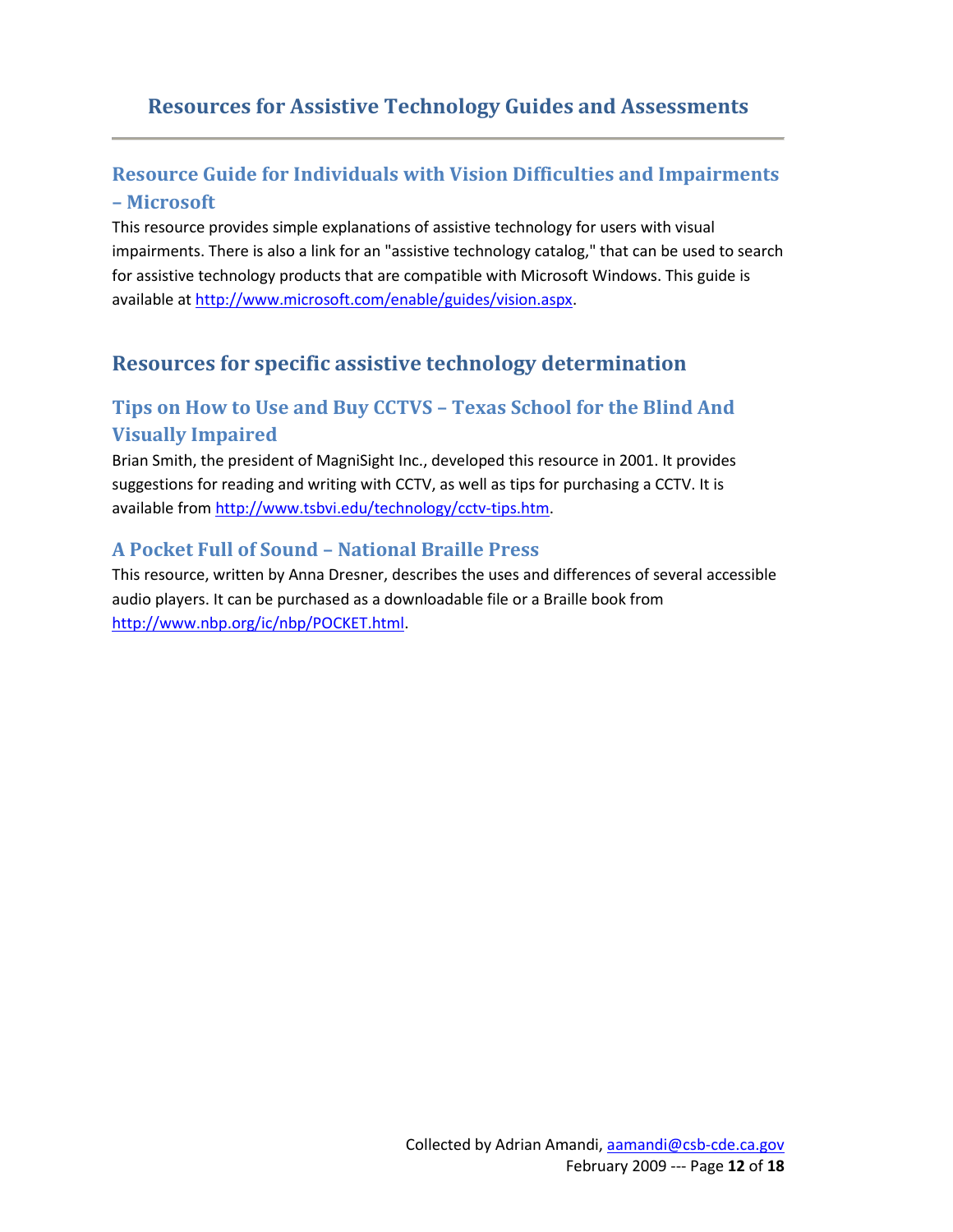# **Assistive Technology Assessment Tools**

# **Vision Aides Evaluation – Georgia Project for Assistive Technology and Georgia Instructional Materials Center**

The Georgia Project for Assistive Technology and Georgia Instructional Materials Center developed this resource. It is an assessment tool that reviews a student's access to print, their writing ability, and their ability and efficiency in using a computer. It is available in Microsoft Word format at [http://www.tsbvi.edu/technology/vieval.rtf,](http://www.tsbvi.edu/technology/vieval.rtf) or pdf format at [http://www.gimc.org/GIMC%20forms/pdf%20forms/Vision%20Aid%20Assessment.pdf.](http://www.gimc.org/GIMC%20forms/pdf%20forms/Vision%20Aid%20Assessment.pdf)

# **Assessing Students' Needs for Assistive Technology – Wisconsin Assistive Technology Initiative**

Penny Reed, Ph.D., and Elizabeth A. Lahm, Ph.D., Edited this resource in 2004. This resource contains information on assistive technology assessment for students with visual impairments as well as information on computer access, and assistive technology use. It is available at [http://www.wati.org/content/supports/free/pdf/ASNAT4thEditionDec08.pdf.](http://www.wati.org/content/supports/free/pdf/ASNAT4thEditionDec08.pdf)

# **Technology Assessment Checklist for Students with Visual Impairments – American Foundation for the Blind**

Ike Presley of the American Foundation for the Blind developed this resource in 2002. It covers items to be assessed during an assistive technology assessment, including accessing print, computer access, and recommendations . It is available at [http://www.tsbvi.edu/technology/tech-assess-checklist.htm.](http://www.tsbvi.edu/technology/tech-assess-checklist.htm)

### **Checklist for Access Technology Choices – Vision Resource Centre**

This resource is designed to help facilitate the appropriate selection of assistive technology for students with visual impairments. It is an online resource that can be accessed at [http://www.visiontech.svrc.vic.edu.au/checklist.htm.](http://www.visiontech.svrc.vic.edu.au/checklist.htm)

## **Basic Computer Literacy Checklist – Karlen Communications**

This checklist is designed to determine a student's basic computer competencies and provide a framework for lessons and goals. It was designed by Karen McCall, and is available in Microsoft Word format at [http://www.karlencommunications.com/adobe/computer-literacy-checklist.rtf.](http://www.karlencommunications.com/adobe/computer-literacy-checklist.rtf)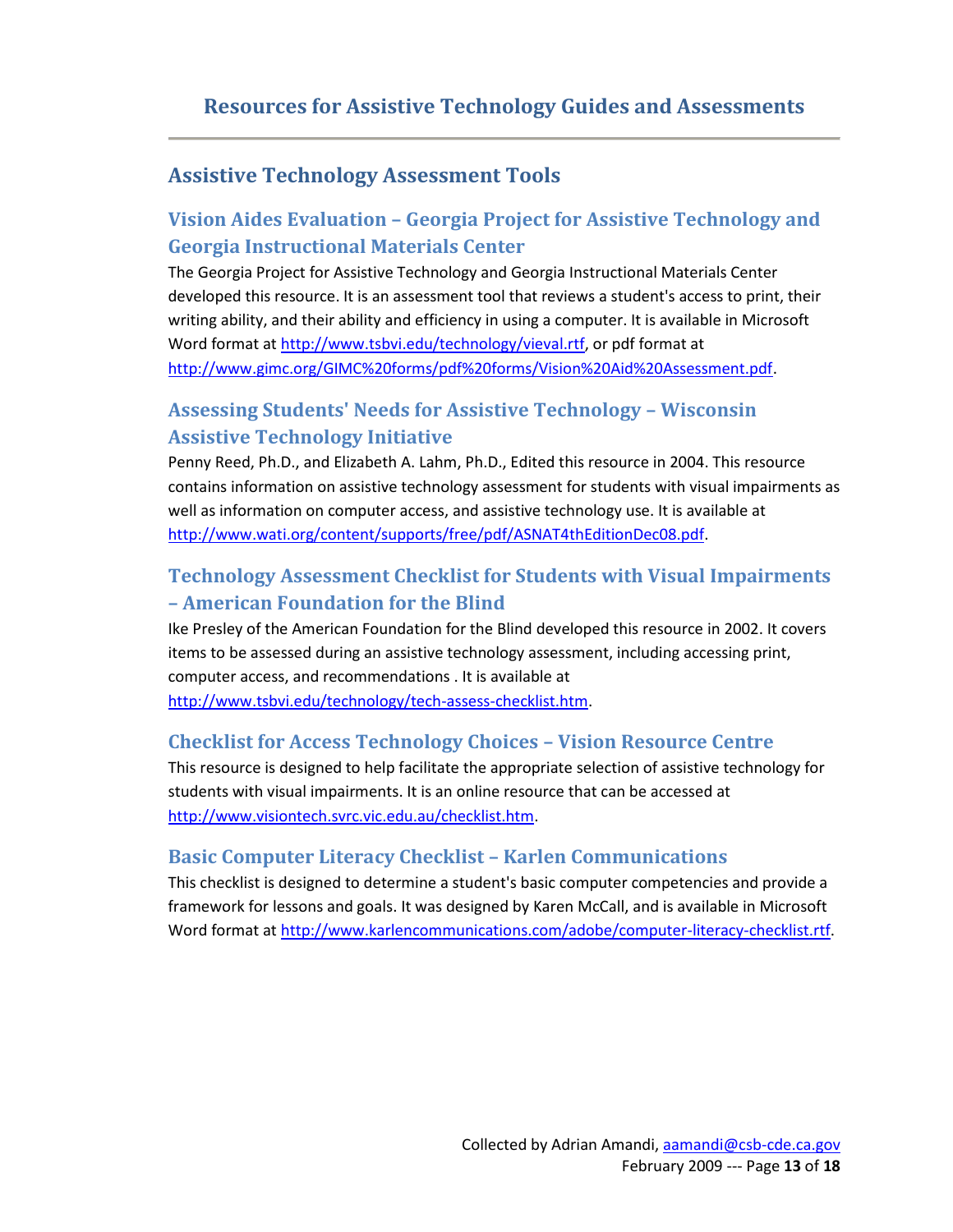## **Assistive Technology Assessment Tools for Specific Devices**

## **Computer component of application Assessments – Texas School for the Blind and Visually Impaired**

Dennis Powell, Vicki Lauck, Nancy Hefner, Brenda O'Sail, Isabel Castro, Jeri Cleveland, Peggy Brisco, Kay Pruett, and Krista Lussenhop of the Texas School for the Blind and Visually Impaired developed these resources in 2002.

#### **Keyboarding Assessment – Texas School for the Blind and Visually Impaired**

 An assessment tool that reviews a student's understanding and use of a keyboard. It is available in Microsoft Word format at [http://www.tsbvi.edu/technology/assessment/Keyboarding-Assessment.rtf,](http://www.tsbvi.edu/technology/assessment/Keyboarding-Assessment.rtf) or pdf format a[t http://www.tsbvi.edu/technology/assessment/Keyboarding-Assessment.pdf.](http://www.tsbvi.edu/technology/assessment/Keyboarding-Assessment.pdf)

#### **Windows Environment Assessment – Texas School for the Blind and Visually Impaired**

 An assessment tool that reviews a student's understanding of the Windows environment and ability to navigate it. It is available in Microsoft Word format at [http://www.tsbvi.edu/technology/assessment/Windows-Enviro-Assessment.rtf,](http://www.tsbvi.edu/technology/assessment/Windows-Enviro-Assessment.rtf) or pdf format a[t http://www.tsbvi.edu/technology/assessment/Windows-Enviro-](http://www.tsbvi.edu/technology/assessment/Windows-Enviro-Assessment.pdf)[Assessment.pdf.](http://www.tsbvi.edu/technology/assessment/Windows-Enviro-Assessment.pdf)

#### **Speech Technology Assessment – Texas School for the Blind and Visually Impaired**

 An assessment tool that reviews a student's understanding and use of screen reader software. It is available in Microsoft Word format at [http://www.tsbvi.edu/technology/assessment/SpeechTechnology.rtf.](http://www.tsbvi.edu/technology/assessment/SpeechTechnology.rtf)

#### **Low Vision Technology Assessment – Texas School for the Blind and Visually Impaired**

 An assessment tool that reviews a student's understanding and use of a screen magnification software. It is available in Microsoft Word format at [http://www.tsbvi.edu/technology/assessment/LowVision-Assessment.rtf,](http://www.tsbvi.edu/technology/assessment/LowVision-Assessment.rtf) or pdf format a[t http://www.tsbvi.edu/technology/assessment/LowVision-Assessment.pdf.](http://www.tsbvi.edu/technology/assessment/LowVision-Assessment.pdf)

#### **JAWS Assessment – Texas School for the Blind and Visually Impaired**

 An assessment tool that reviews a student's understanding of the JAWS for Windows screen reader. It is available in Microsoft Word format at [http://www.tsbvi.edu/technology/assessment/Jaws-Assessment.rtf,](http://www.tsbvi.edu/technology/assessment/Jaws-Assessment.rtf) or pdf format at [http://www.tsbvi.edu/technology/assessment/Jaws-Assessment.pdf.](http://www.tsbvi.edu/technology/assessment/Jaws-Assessment.pdf)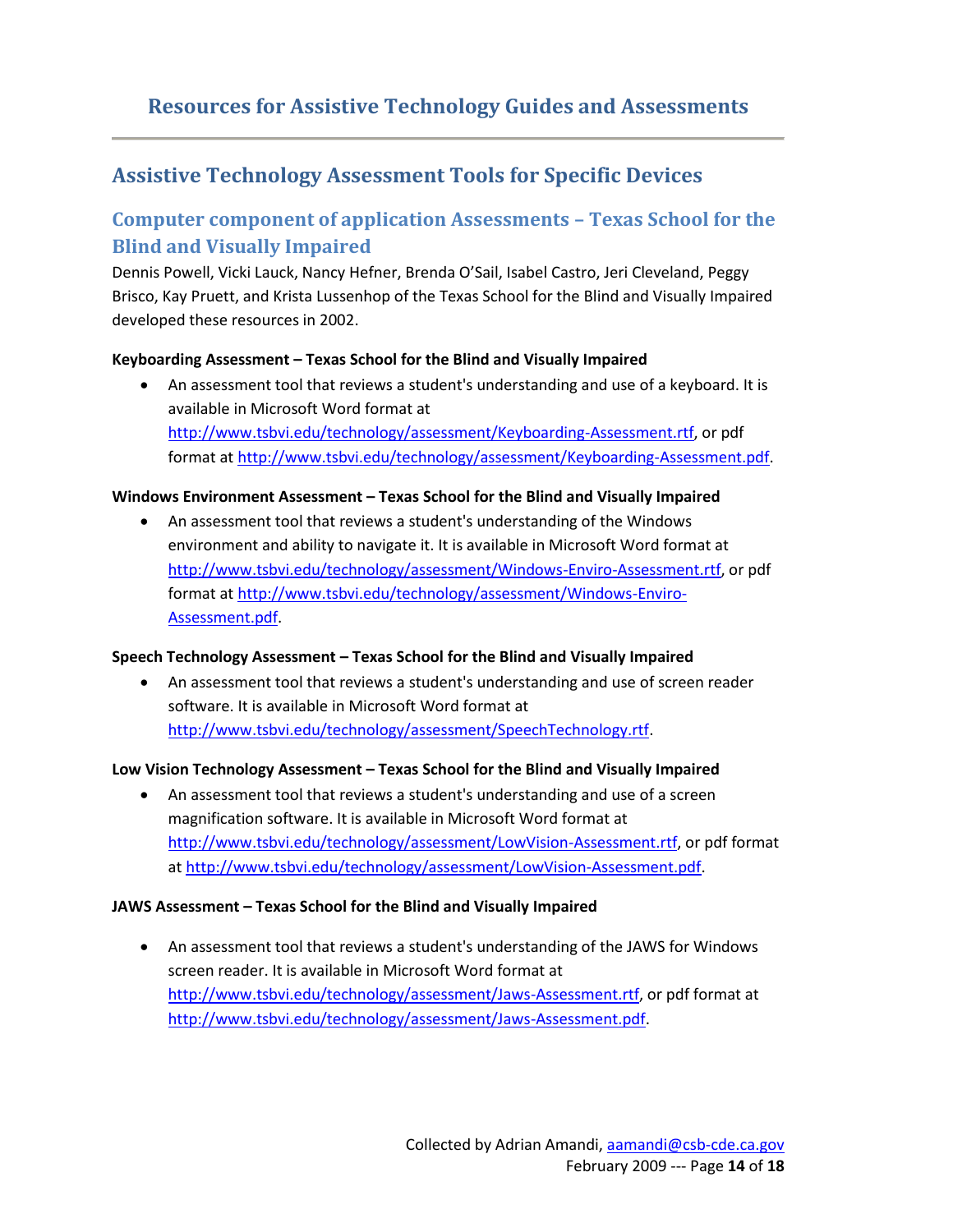#### **ZoomText Assessment – Texas School for the Blind and Visually Impaired**

 An assessment tool that reviews a student's understanding of the ZoomText screen magnification program. It is available in Microsoft Word format at [http://www.tsbvi.edu/technology/assessment/Zoomtext.rtf,](http://www.tsbvi.edu/technology/assessment/Zoomtext.rtf) or pdf format at <http://www.tsbvi.edu/technology/assessment/Zoomtext.pdf>

#### **Microsoft Word Assessment – Texas School for the Blind and Visually Impaired**

 An assessment tool that reviews a student's understanding and use of Microsoft Word. It is available in Microsoft Word format at [http://www.tsbvi.edu/technology/assessment/Word-Assessment.rtf,](http://www.tsbvi.edu/technology/assessment/Word-Assessment.rtf) or pdf format at [http://www.tsbvi.edu/technology/assessment/Word-Assessment.pdf.](http://www.tsbvi.edu/technology/assessment/Word-Assessment.pdf)

#### **E-mail/Internet Assessment** – Texas School for the Blind and Visually Impaired

 An assessment tool that reviews a student's understanding of webmail and Internet applications. It is available in Microsoft Word format at [http://www.tsbvi.edu/technology/assessment/e-mail-and-Internet-Asses.rtf,](http://www.tsbvi.edu/technology/assessment/e-mail-and-Internet-Asses.rtf) or pdf format a[t http://www.tsbvi.edu/technology/assessment/e-mail-and-Internet-Asses.pdf.](http://www.tsbvi.edu/technology/assessment/e-mail-and-Internet-Asses.pdf)

#### **Scanner Assessment – Texas School for the Blind and Visually Impaired**

 An assessment tool that reviews a student's understanding and use of a scanner. It is available in Microsoft Word format at [http://www.tsbvi.edu/technology/assessment/Scanners.rtf,](http://www.tsbvi.edu/technology/assessment/Scanners.rtf) or pdf format at [http://www.tsbvi.edu/technology/assessment/Scanners.pdf.](http://www.tsbvi.edu/technology/assessment/Scanners.pdf)

# **Steps for Completing the CCTV Assessment – American Foundation for the Blind**

Ike Presley of the American Foundation for the Blind developed this resource in 2004. It lists recommendations and techniques in completing an assessment of video magnifier use. It is available a[t http://www.tsbvi.edu/technology/cctv-assess.htm.](http://www.tsbvi.edu/technology/cctv-assess.htm)

# **Steps for Completing the Screen Magnification Software Assessment – American Foundation for the Blind**

Ike Presley of the American Foundation for the Blind developed this resource in 2002. It lists recommendations and techniques in completing an assessment of screen magnification use. It is available a[t http://www.tsbvi.edu/technology/mag-assess.htm.](http://www.tsbvi.edu/technology/mag-assess.htm)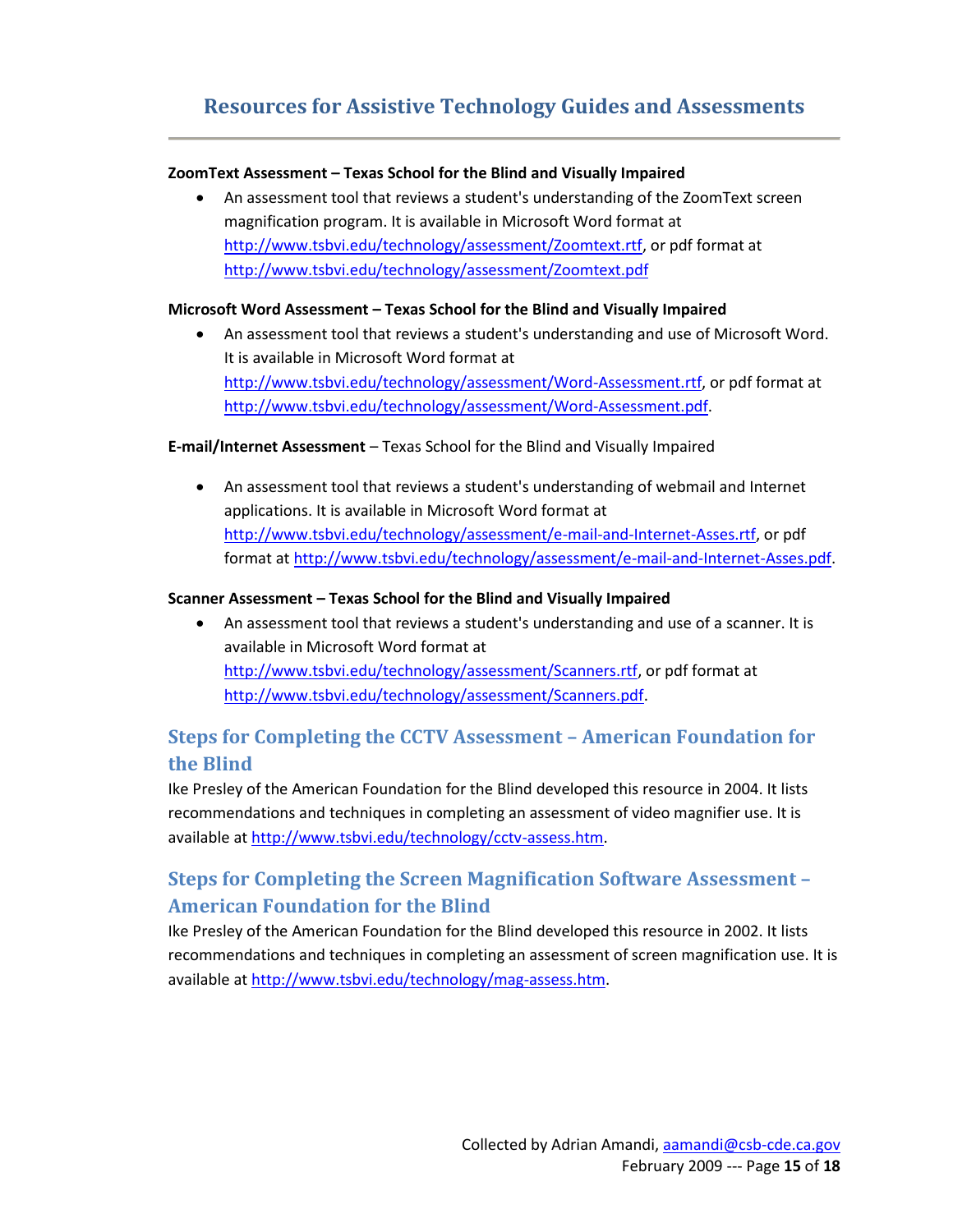#### **Checklists – Karlen Communications**

These resources, created by Karen McCall, are designed to guide assessors and trainers in understanding the skills of the student they are assessing. They are set-up to assess skills as well as guide future lessons. The following assessment guides/checklists are available:

- CCTV/Video Magnifier Assessment Protocols
- **•** Equipment Setup Checklist
- OCR/Scanning Literacy Checklist
- **•** Screen Magnification Literacy Checklist
- Screen Reading Literacy Checklist
- Voice Recognition Literacy Checklist

These materials are available a[t http://www.karlencommunications.com/table.htm.](http://www.karlencommunications.com/table.htm)

## **Considerations in Assistive Technology Assessment**

#### **The SETT Framework – Joy Zabala**

The SETT Framework is a collaborative planning and decision-making tool considering what an educational team knows and what an educational team needs to know about a student, environments, tasks, and tools. A grid to compose this knowledge is available at [http://www.otap-oregon.org/Documents/SETT%20Framework.pdf.](http://www.otap-oregon.org/Documents/SETT%20Framework.pdf)

The Re-SETT for assistive technology implementation grid considers changes an educational team might anticipate due to the implementation of assistive technology with a student. It is available a[t http://www.otap-oregon.org/Documents/Re-SETTgrid.pdf.](http://www.otap-oregon.org/Documents/Re-SETTgrid.pdf)

## **Dynamic Assistive Technology Evaluation (DATE) – Texas Assistive Technology Network**

The Texas Assistive Technology Network developed this collaborative worksheet in 2004. The worksheet utilizes considerations from the SETT framework and is designed to facilitate implementation of assistive technology with a student. It can be accessed a[t http://www.otap](http://www.otap-oregon.org/Documents/Dynamic%20Assistive%20Technology%20Evaluation%20%20(DATE).pdf)[oregon.org/Documents/Dynamic%20Assistive%20Technology%20Evaluation%20%20\(DATE\).pdf.](http://www.otap-oregon.org/Documents/Dynamic%20Assistive%20Technology%20Evaluation%20%20(DATE).pdf)

#### **Assistive Technology Extended Assessment Plan – Bowser and Reed**

This worksheet was developed in 2001 and is designed to take into consideration and spur discussion of student information, education team roles, and environmental considerations, in regards to determining goals of assistive technology use, identifying assistive technology devices, and assessing their usefulness. It can be accessed a[t http://www.otap](http://www.otap-oregon.org/Documents/Assistive%20Technology%20Extended%20Assessment%20Plan.pdf)[oregon.org/Documents/Assistive%20Technology%20Extended%20Assessment%20Plan.pdf.](http://www.otap-oregon.org/Documents/Assistive%20Technology%20Extended%20Assessment%20Plan.pdf)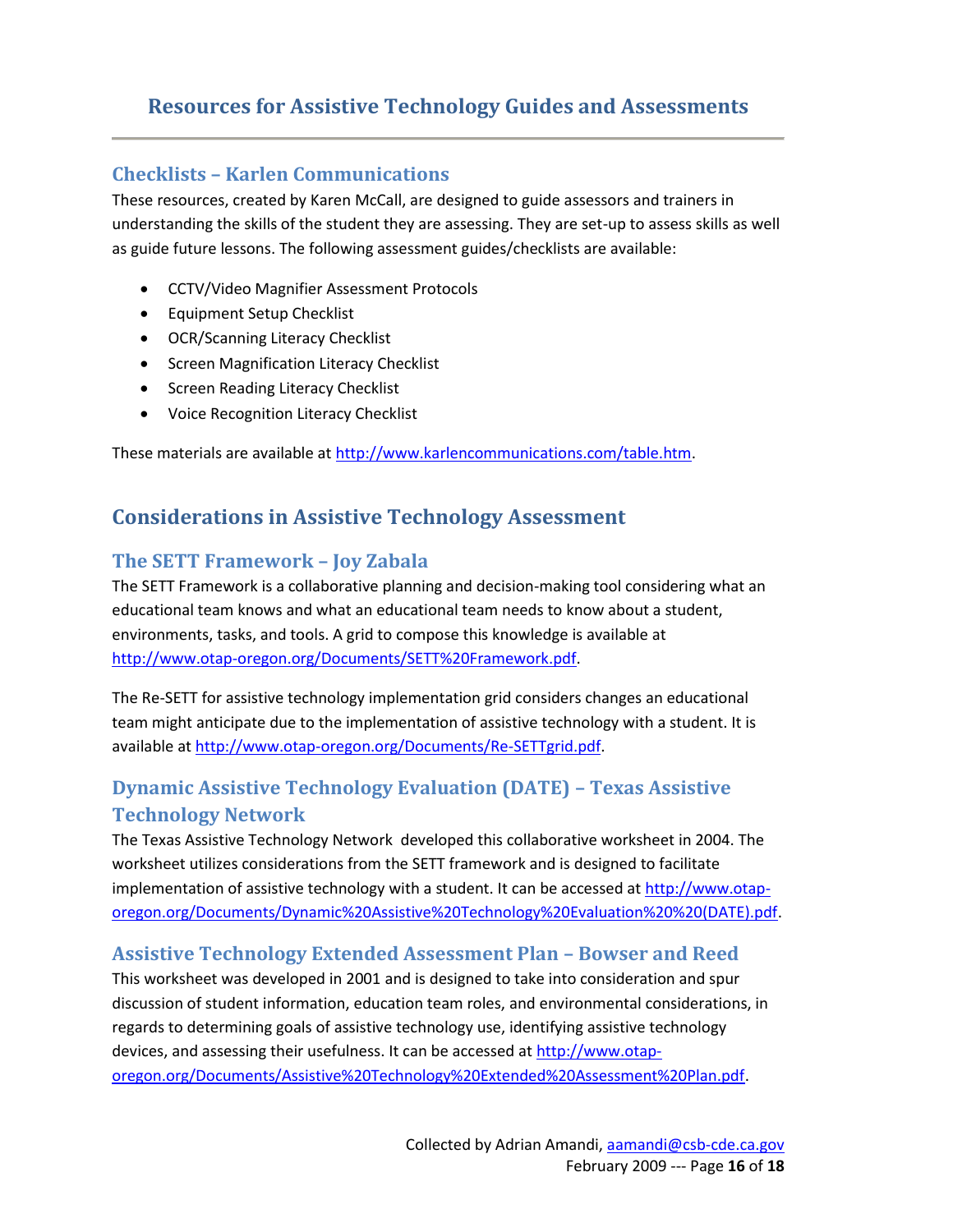# **Environmental Considerations for Assistive Technology – Texas School for the Blind and Visually Impaired**

Jim Allan of the Texas School for the Blind and Visually Impaired developed this resource in 2002. It reviews considerations within the environment that may affect the use of assistive technology. It is available a[t http://www.tsbvi.edu/technology/environment.htm.](http://www.tsbvi.edu/technology/environment.htm)

# **ABILITYs in Technology Decision Making – Texas School for the Blind and Visually Impaired**

This resource was developed by Jim Allan of the Texas School for the Blind and Visually Impaired in 2002. It is a list of considerations for purchasing and evaluating assistive technology for students with visual impairments. It is available at [http://www.tsbvi.edu/technology/abilitys.htm.](http://www.tsbvi.edu/technology/abilitys.htm)

# **Skills Needed to Operate Equipment – Texas School for the Blind and Visually Impaired**

Jim Allan and Jay Stiteley of the Texas School for the Blind and Visually Impaired developed this resource in 2002. It is a list of skills required for successful use of a QWERTY and braille keyboards. It is available at [http://www.tsbvi.edu/technology/skills.htm.](http://www.tsbvi.edu/technology/skills.htm)

# **Student Computer Abilities – Texas School for the Blind and Visually Impaired**

Jim Allan and Jay Stiteley of the Texas School for the Blind and Visually Impaired developed this resource in 2002. It is a structured list differentiating skills from Kindergarten to twelfth grade. It is available at [http://www.tsbvi.edu/technology/computer-abilities.htm.](http://www.tsbvi.edu/technology/computer-abilities.htm)

### **Evaluation Toolkits – Georgia Project for Assistive Technology**

The evaluation toolkits created by the Georgia Project for Assistive Technology were designed to be used when completing assistive technology evaluations/assessments. Each contains a listing of tools, and links to their respective websites, that may be necessary to use in the process of an assessment. There are four evaluation toolkits available:

- Academic and Learning Aids
- Augmentative Communication
- Computer Access
- Vision Technology

They are available in Microsoft Word format or PDF format at [http://www.gpat.org/GPAT%20Resource%20Topic%20Pages/GPAT%20Resource%20Main%20P](http://www.gpat.org/GPAT%20Resource%20Topic%20Pages/GPAT%20Resource%20Main%20Page.htm) [age.htm](http://www.gpat.org/GPAT%20Resource%20Topic%20Pages/GPAT%20Resource%20Main%20Page.htm)